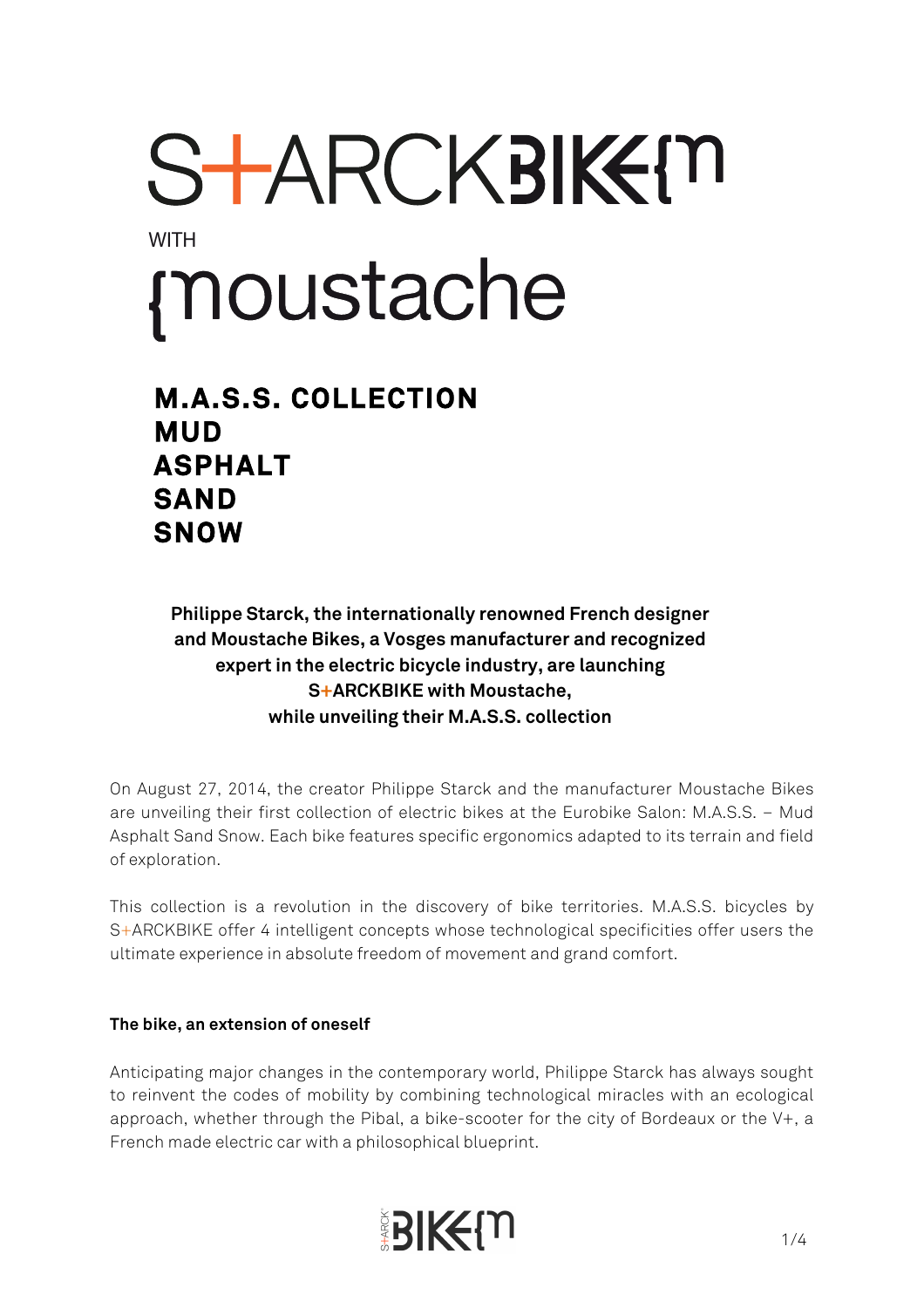A bike lover and unconditional rider since childhood, Starck considers the bicycle one of the few creations of human intelligence to be so positive, constructive and beneficial. An adept of the minimal, the creator sees it as more than an object of mobility:

"Apart from the jubilation caused by physical activity, the primary endpoint of cycling is the perception of fairness and balance. Cycling is one of man's most powerful accessories. It offers almost endless possibilities with a minimum of material. The bicycle is on the path of dematerialization, which is a symptom of our civilization." Ph.S

## **The EAPC, increased simplicity**

"Bionism means taking inspiration from the organic to create technologies that are better adapted to humans." Ph.S

It is therefore natural that the creator, when discovering the EAPC in its infancy, saw in it the essence of the bike taken to the extreme. Just like man over time has increased his physical potential, the bike has naturally acquired electric energy to better serve humanity, while avoiding becoming archaic.

"This is more than a bike, it's a machine to generate pleasure through hybrid technology that combines muscular effort with the assistance of an electric motor. The synergy between man and machine occurs naturally and seamlessly allowing users to enjoy the comfort of a motorized two-wheeler and the agility of a bike". Emmanuel Antonot, Moustache Bikes.

# **M.A.S.S. - Mud Asphalt Sand Snow: A unique yet newly obvious concept of infinite freedom**

More an explorer than a designer, Philippe Starck, is pushing the territories of freedom to the extreme through the M.A.S.S. collection. For this lover of liberty, whether it be physical or mental, it was essential to extend the exploration offered by the EAPC to 4 concepts where every detail has been re-thought, from the technical to the symbolic while being dedicated and adapted to each use:

**MUD** is an all-terrain bicycle whose medium hot grayscale colours combine elegance and discretion. Developed around a dual suspension frame and high-end components, it is equipped with the latest generation in gearing and Shimano XTR brakes. It has the concept of differentiated diameter 27/9 wheels introduced by Moustache and ultra high performance Fox and Rock Shox suspension.

**ASPHALT** is for fast and comfortable urban use thanks to its dual suspension frame. This charcoal grey model has a Shimano Alfine Di2 11V shifting system, integrated hub and is electrically driven. Connected to the Bosch powertrain, the shift is optimized and super

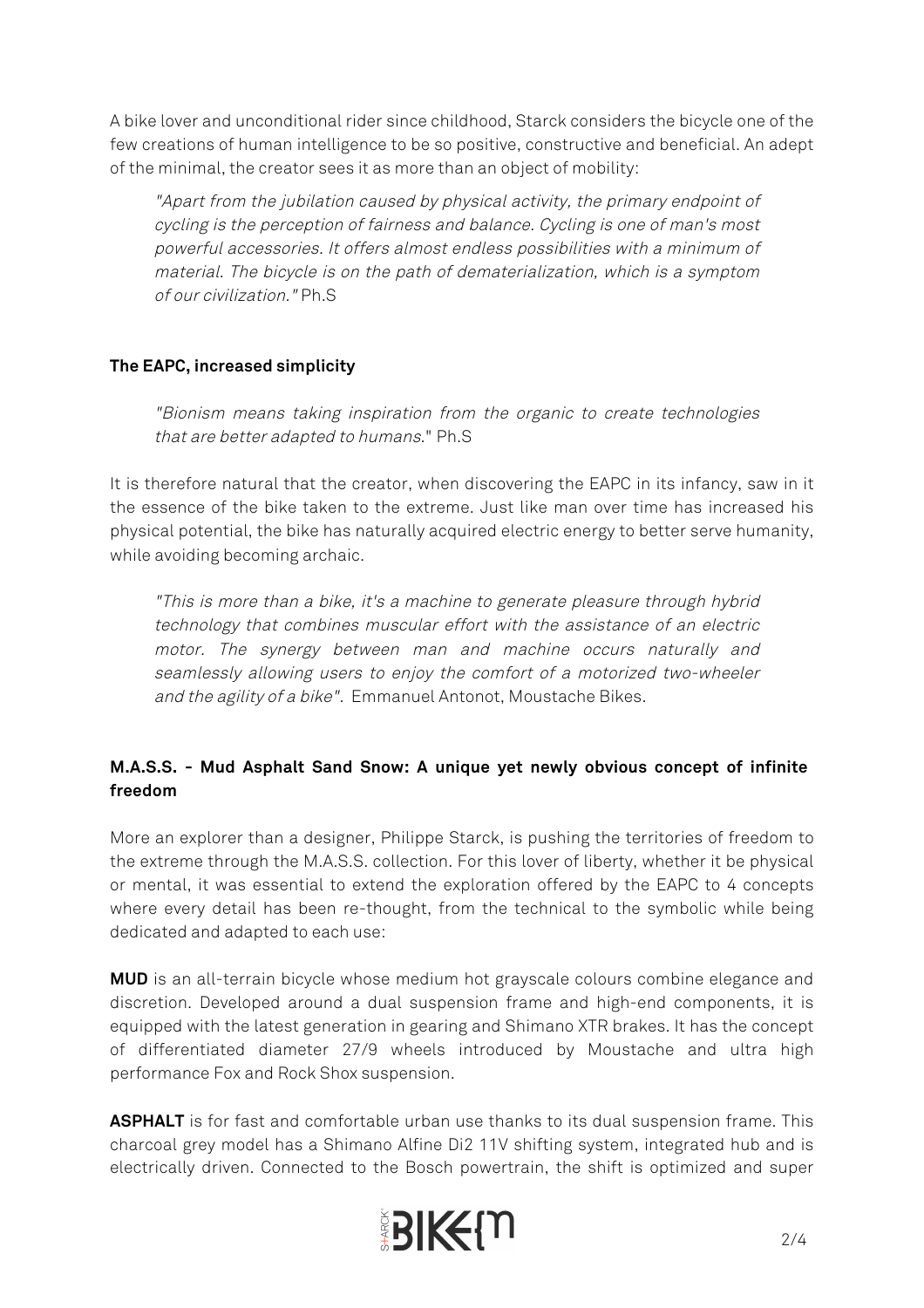high performance. Schwalbe tires and comfort elements like a fi'zi:k saddle complete the picture. Initially available in a 25 km/h version, it will also have a 45km/h counterpart.

**SAND** in a warm light grey colour, offers the opportunity of exploring the infinite spaces of the coast right next to the water. The huge Schwalbe tires provide the necessary lift on the sand and complement the comfort provided by the Bluto Rock Shox forks. Equipped with the Bosch system and the top of the line Shimano XTR gearing and brakes, it is adorned, among other things, with a protective cover for foul weather and integrated stowage.

**SNOW** is dedicated to the discovery of virgin snow territory that echoes its brushed glacier colour. As for SAND, huge Schwalbe tyres offer lift and traction. The mono-arm fork allows optimum snow evacuation. Equipped with the Bosch system, Shimano XTR gearing and brakes, it even has a synthetic fur frame cover that protects the battery from extreme temperatures.

"I wanted the bike to be able to go over all kinds of terrains and especially infinite and poetic territories" Ph.S

### **The elegance of a tailor-made collection with matching accessories**

A line of tailor-made accessories dedicated to each use and each model complements the elegance of the collection: Causse gloves, Giro helmets, S+ARCKEYES glasses and backpacks. Other items will be added to this special collection.

#### **S+ARCKBIKE with Moustache: A European handmade creation**

It was not as a designer but as a customer and user that Starck discovered Moustache and Emmanuel Antonot. Over the years and their ongoing exchanges, the mutual willingness to build a new idea together naturally imposed itself. For the designer this involved continuing the vision of the French manufacturer, whose continuity of the intelligence that is the absolute essence of the bicycle he greatly appreciated.

"The sophistication of the bicycle is above all the sophistication of the human spirit. Moustache is fully aligned with this vision. Moustache, moved by humility and discipline, has always known how to explore the wonders of balance of the EAPC. S+ARCKBIKE with Moustache was obvious." Ph.S

This collaboration renews the great tradition of French engineering, which historically remains one of the finest in the world and fits into very specific parameters: doing the best with the least possible, in extreme elegance and always in an innovative manner.